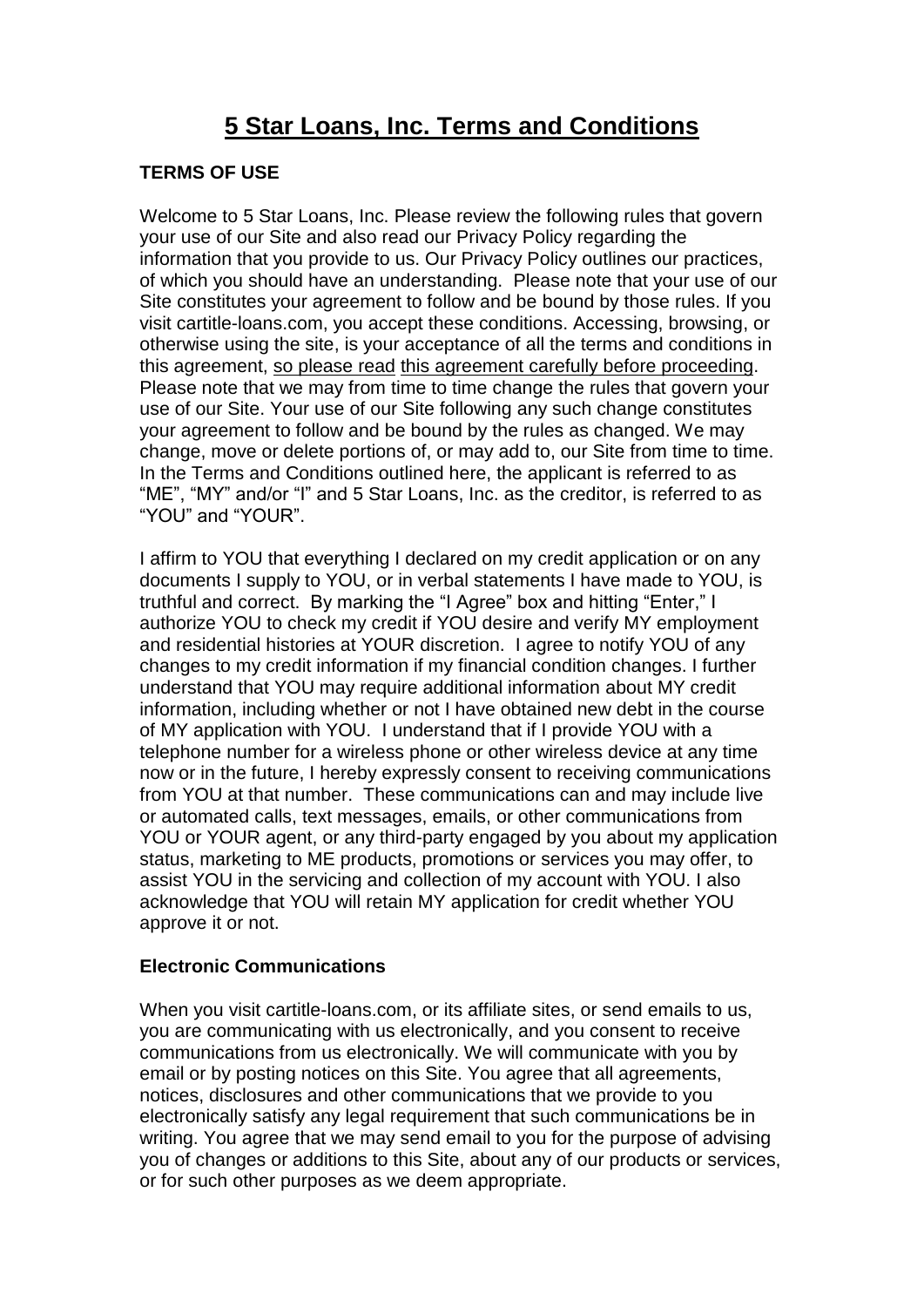## **Copyrights**

All content included on this Site, including images, illustrations, designs, icons, photographs, video clips, audio clips, logos, button icons, software, written materials and other materials (collectively, the "Contents") are the property of 5 Star Loans, Inc. a California corporation, or its content suppliers, and is protected by U.S. and international copyright laws. The compilation (meaning the collection, arrangement and assembly) of all Contents on this Site is the exclusive property of 5 Star Loans, Inc., and is protected by U.S. and International copyright laws. All software used on this Site is the property of 5 Star Loans, Inc. or its software suppliers and is protected by U.S. and International copyright laws. The Contents and software on this Site may be used solely for informational purposes. Any other use, including the reproduction, modification, distribution, transmission, republication, display or performance, of the Contents or software on this Site is strictly prohibited. The Contents of our Site, and the Site as a whole, are intended solely for personal use by the users of our Site. You may download or copy the Contents and other downloadable materials displayed on the Site for your personal use only. No right, title or interest in any downloaded materials or software is transferred to you as a result of any such downloading or copying. You may not reproduce (except as noted above), publish, transmit, distribute, display, modify, create derivative works from, sell or participate in any sale of, or exploit in any way, in whole or in part, any of the Contents, the Site, or any related software.

## **Trademarks**

5 Star Loans, Inc., and certain other marks and logos displayed on the web site are registered and common law trademarks of 5 Star Loans, Inc., in the United States and other countries. The trademarks may not be used in connection with any product or service that is not authorized in writing by 5 Star Loans, Inc., in any manner. All other trademarks that appear on this site are the property of their respective owners, who are not affiliated with, or sponsored by us or our affiliates.

# **WIRELESS POLICY**

## **SMS Disclosures and Terms**

This Short Message Service ("SMS") Disclosure ("Disclosure") applies to each account you have with us for which you have elected to receive SMS messages.

1. The words "US," "OUR," and "WE" refer to 5 Star Loans, Inc., and any of our agents, with whom we have contracted to market or otherwise communicate, including assistance to facilitate payments to your Account(s). The words "YOU" and "YOUR" mean the applicant, the individual identified on the account(s) you have with US ("Account"). As used in this Disclosure, "SMS Notifications" means any SMS (text message) communication from us to you pertaining to your Application / Account, including, but not limited to, marketin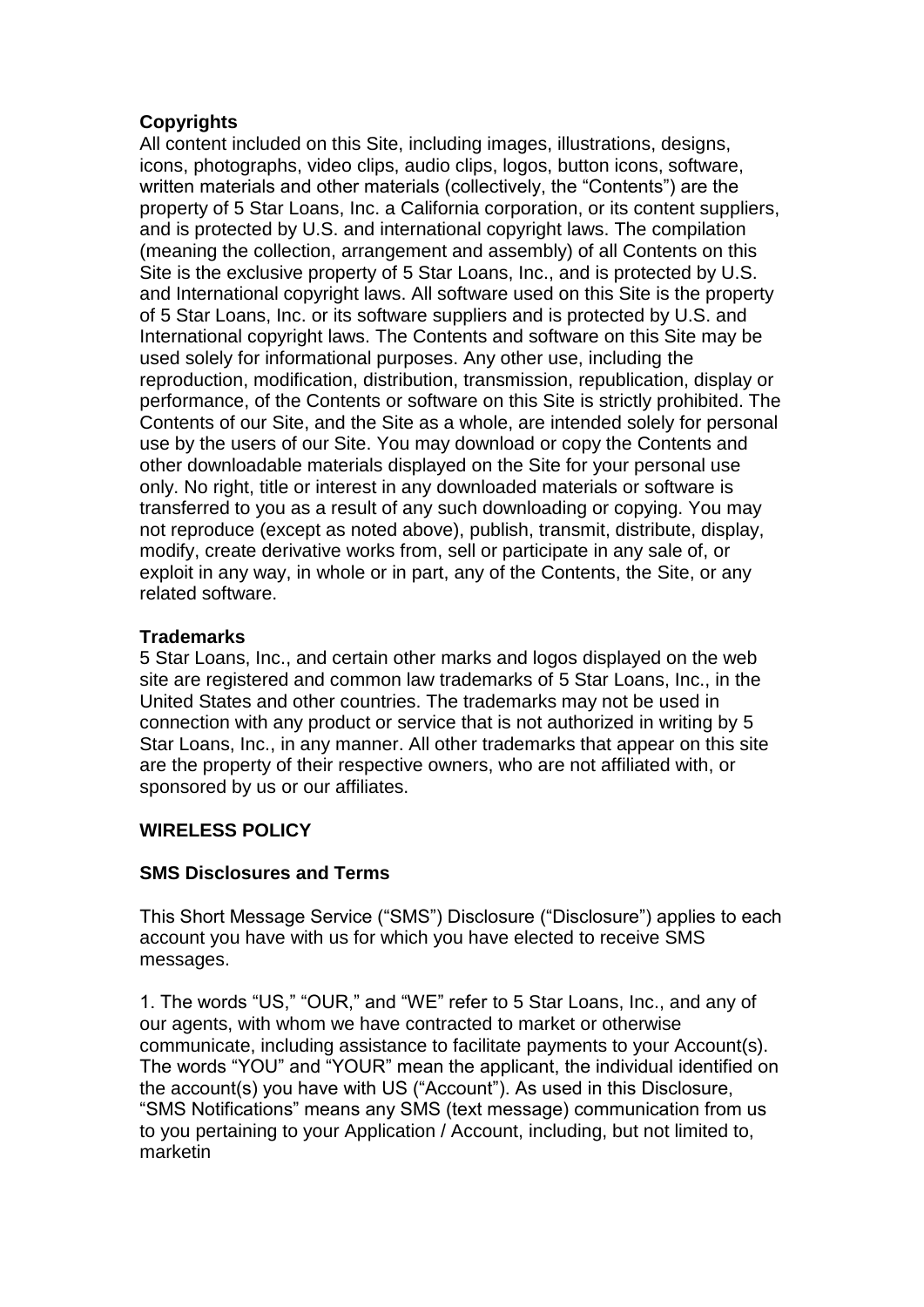g, application, account or payment information, promotions, due date reminders, delinquent accounts, coupons and other marketing material.

2. How to UNSUBSCRIBE. You may cancel or otherwise withdraw your consent to receive SMS Statement Notifications by texting STOP to any message you receive. You may also cancel or otherwise withdraw your consent by calling us 24 hours a day at (888) 301 6688 or (510) 992-4400. At our option, we may treat your provision of an invalid mobile phone number, or the subsequent malfunction of a previously valid mobile phone number, as a withdrawal of your consent to receive SMS Statement Notifications. We do NOT impose any fee to process the withdrawal of your consent to receive SMS Statement Notifications. Any withdrawal of your consent to use SMS Statement Notifications will be effective only after we have a reasonable period of time to process your withdrawal.

3. To request additional information, texts HELP to the message you receive or contact us by telephone at (888) 301 6688 or (510) 992-4400.

4. Opt-in. Sign agreements and any addendums to opt-in for SMS courtesy text services. When applicable, a confirmation message is sent to verify you are in possession of the device for the cell number you provided, inform of applicable Message & Data Rates and frequency for all subsequent SMS or MMS.

Opt-out. To cancel SMS courtesy text message services, simply reply STOP to the message YOU received to opt-out of respective text message services. Text STOP to the message you receive!

5. How to Update Your Records. It is your responsibility to provide us with a true, accurate and complete mobile number and to maintain and update promptly any changes in this information. You can update your mobile number by calling us at (888) 301 6688 or (510) 992-4400. Or through email: *gabitaub@5starloans.com*

6. Hardware and Software Requirements. To receive SMS Statement Notifications that we make available to you, you must have:

- a SMS-capable mobile phone;
- an active mobile phone account with a communication service provider that offers SMS services; and
- sufficient storage capacity on your mobile phone.

7. Communications in Writing. All SMS Statement Notifications in electronic format shall be considered a "writing" to the extent allowed by law.

8. Charges. There is no service fee for SMS Statement Notifications, but you are responsible for any and all charges, including, but not limited to, fees associated with text messaging, imposed by your communications service provider. Consult your mobile service carrier's pricing plan to determine the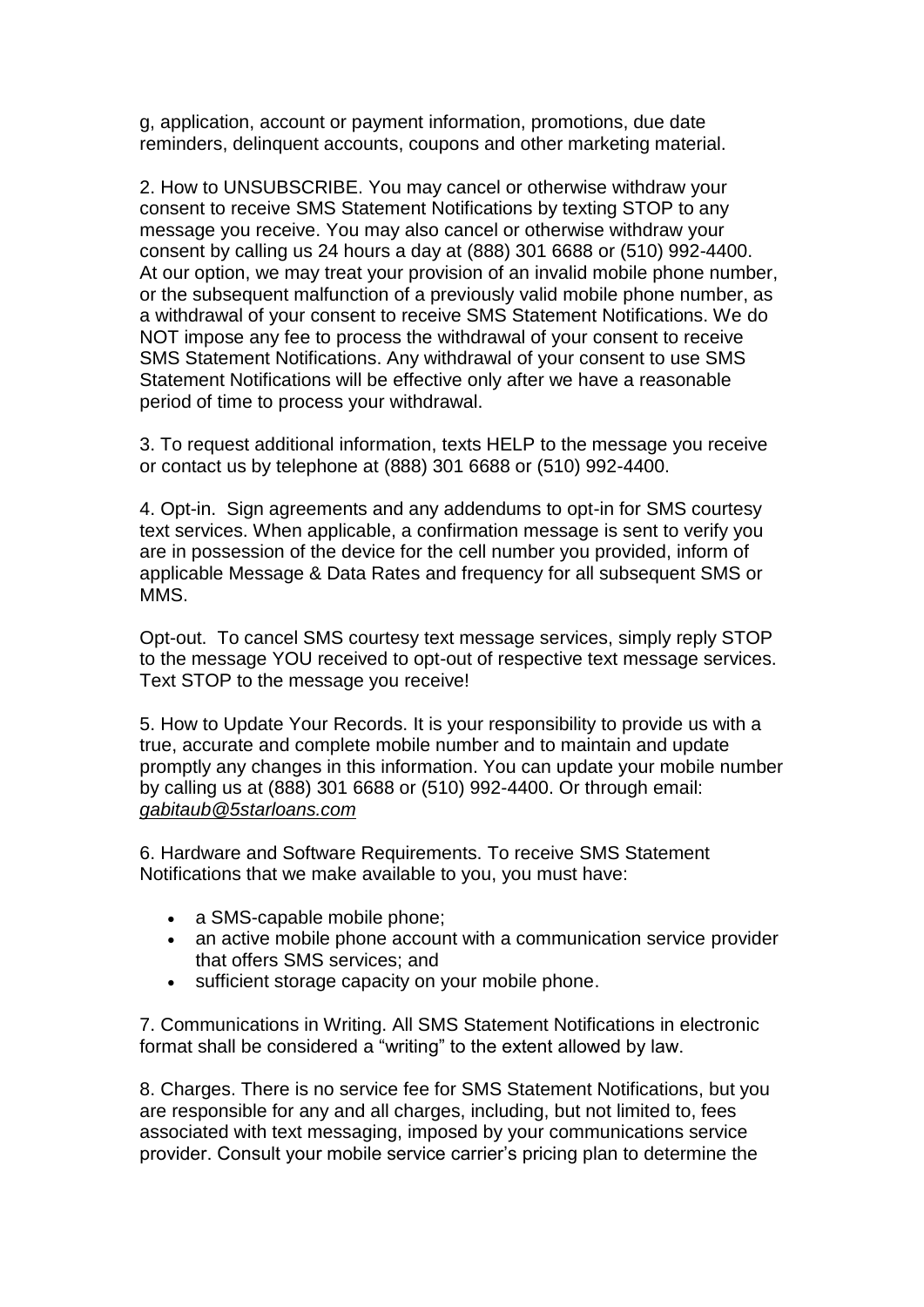charges for sending and receiving text messages. These charges will appear on your phone bill.

9. Other Important Terms. Additionally, you agree that we may send any SMS Statement Notifications through your communication service provider in order to deliver them to you. You agree to provide a valid mobile phone number for these services. You further agree to indemnify, defend and hold us harmless from and against any and all claims, losses, liability, cost and expenses (including reasonable attorneys' fees) arising from your provision of a mobile phone number that is not your own or your violation of applicable federal, state or local law, regulation or ordinance. Your obligation under this paragraph shall survive termination of the Agreement. SMS Statement Notifications are provided for your convenience only. We will not be liable for losses or damages arising from any delay in delivery or disclosure of account information to third parties by your communication service provider We may modify or terminate our text messaging services from time to time, for any reason, and without notice, including the right to terminate text messaging with or without notice, without liability to you, any other user or a third party. We reserve the right to modify these Terms of Use from time to time without notice. Please review these Terms of Use from time to time so that you are notified timely of any changes.

### **Disclaimer of Warranties**

Disclaimer of Warranties and Limitation of Liability THIS SITE IS PROVIDED BY 5 STAR LOANS, INC., ON AN "AS IS" BASIS. 5 STAR LOANS, INC., MAKES NO REPRESENTATIONS OR WARRANTIES OF ANY KIND, EXPRESS OR IMPLIED, AS TO THE OPERATION OF THE SITE, OR THE INFORMATION, CONTENT, MATERIALS OR PRODUCTS, INCLUDED ON THIS SITE. TO THE FULL EXTENT PERMISSIBLE BY APPLICABLE LAW, 5 STAR LOANS, INC., DISCLAIMS ALL WARRANTIES, EXPRESS OR IMPLIED, INCLUDING BUT NOT LIMITED TO, IMPLIED WARRANTIES OF MERCHANTABILITY; NON-INFRINGEMENT AND FITNESS FOR A PARTICULAR PURPOSE. YOU ACKNOWLEDGE, BY YOUR USE OF THE SITE, THAT YOUR USE OF THE SITE IS AT YOUR SOLE RISK, THAT YOU ASSUME FULL RESPONSIBILITY FOR ALL COSTS ASSOCIATED WITH ALL NECESSARY SERVICING OR REPAIRS OF ANY EQUIPMENT YOU USE IN CONNECTION WITH YOUR USE OF OUR SITE, AND THAT 5 STAR LOANS, INC., DOES NOT WARRANT THAT THIS SITE, ITS SERVERS OR EMAIL SENT FROM 5 STAR LOANS, INC. ARE FREE FROM VIRUSES OR OTHER HARMFUL COMPONENTS. 5 STAR LOANS, INC., WILL NOT BE LIABLE FOR ANY DAMAGES OF ANY KIND ARISING FROM THE USE OF THIS SITE, INCLUDING BUT NOT LIMITED TO DIRECT, INDIRECT, INCIDENTAL PUNITIVE AND CONSEQUENTIAL DAMAGES. CERTAIN STATES DO NOT ALLOW LIMITATIONS ON IMPLIED WARRANTIES OR THE EXCLUSION OR LIMITATION OF CERTAIN DAMAGES. IF THESE LAWS APPLY TO YOU, SOME OR ALL OF THE ABOVE DISCLAIMERS, EXCLUSIONS, OR LIMITATIONS MAY NOT APPLY TO YOU, AND YOU MIGHT HAVE ADDITIONAL RIGHTS.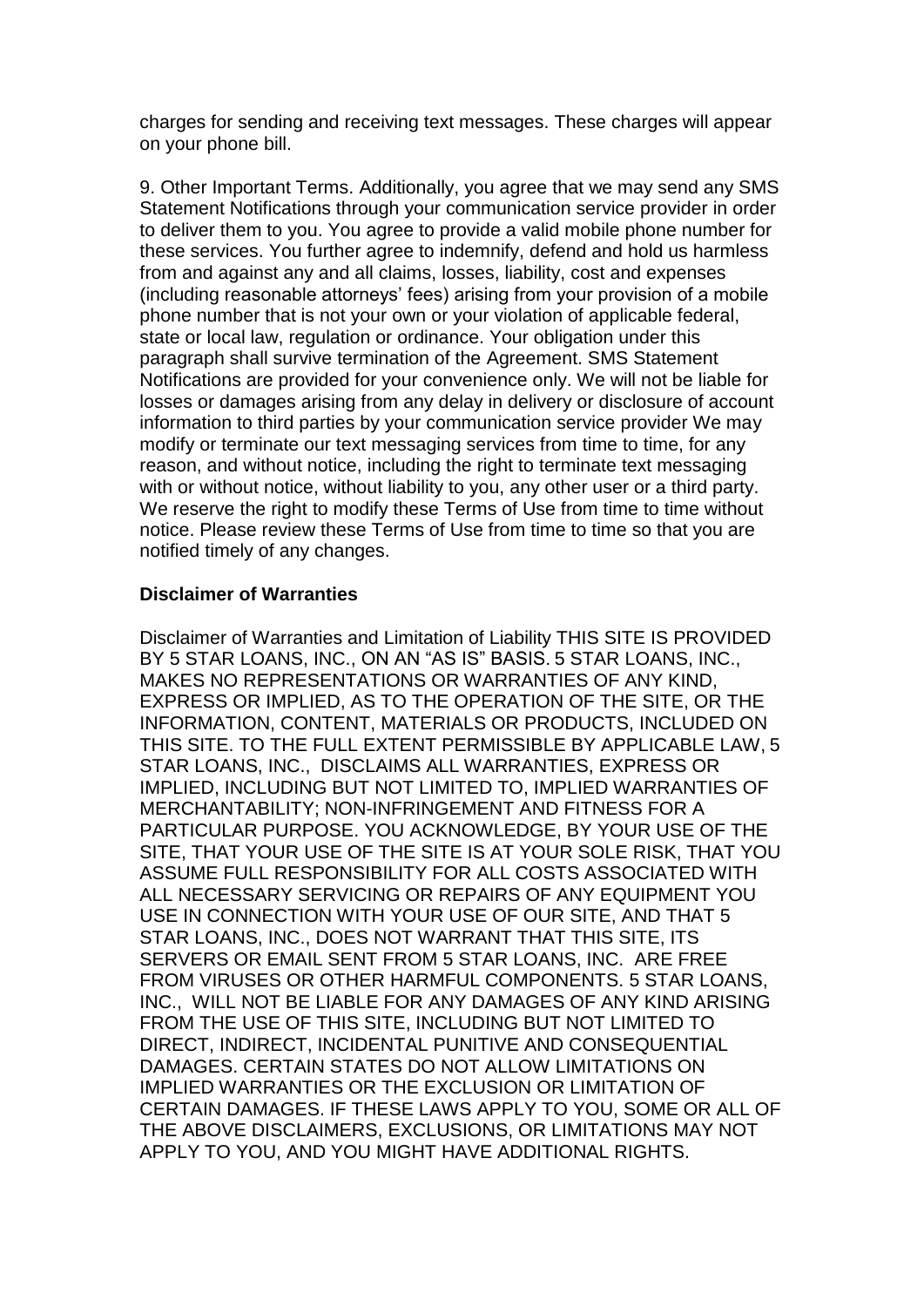#### **Applicable Law**

This Site is created and controlled by 5 Star Loans, Inc., in the State of California, USA. As such, the laws of the State of California will govern these disclaimers, terms and conditions, as well as all sales of products and other transactions affected through this Site and any disputes relating thereto without giving effect to any principles of conflicts of laws. We reserve the right to make changes to our Site and these disclaimers, terms and conditions at any time.

#### **Indemnification**

You agree to defend, indemnify and hold 5 Star Loans, Inc., harmless from and against any and all claims, damages, costs and expenses, including attorneys' fees, arising from or related to your use of the Site.

#### **Disputes**

This Site is controlled and operated by 5 Star Loans, Inc., from its office in San Francisco Bay Area, California. Any dispute arising under this Agreement shall be resolved exclusively by the state and federal courts of the State of California, County of Alameda.

#### **License and Site Access**

Unless otherwise specified, this Site and the Contents thereof are displayed solely for the purpose of promoting and selling 5 Star Loans, Inc., products and services available in the United States and select foreign markets. 5 Star Loans, Inc., grants you a limited license to access and make personal use of this Site pursuant to the terms and conditions stated herein. This license does not include any resale or commercial use of this Site or its Contents; and collection and use of any product or service listings, descriptions, or prices; and derivative use of this Site or its Contents; any downloading or copying of account information for the benefit of another merchant; or any use of data mining, robots, or similar data gathering and extraction tools. You may not frame or utilize framing techniques to enclose any trademark, logo, or other proprietary information of 5 Star Loans, Inc., without express written consent. You may not use any Meta tags or any other hidden text utilizing 5 Star Loans, Inc., name or trademarks without the express written consent of 5 Star Loans, Inc. Any unauthorized use terminates the permission or license granted by 5 Star Loans, Inc. You are granted a limited, revocable, and nonexclusive right to create a hyperlink to the home page of 5 Star Loans, Inc. so long as the link does not portray 5 Star Loans, Inc., or its product or services in a false, misleading, derogatory, or otherwise offensive manner. You may not use any 5 Star Loans, Inc. logo or other proprietary graphic or trademark as part of the link without express written permission. You shall not upload to, distribute, or otherwise publish through this Site any Content, information, or other material that (a) violates or infringes the copyrights, patents, trademarks, service marks, trade secrets, or other proprietary rights of any person; (b) is libelous, threatening, defamatory, obscene, indecent, pornographic, or could give rise to any civil or criminal liability under U.S. or international law; or (c) includes any bugs, viruses, worms, trap doors, Trojan horses or other harmful code or properties. 5 Star Loans, Inc., may assign you a customer extranet username and password to enable you to access and